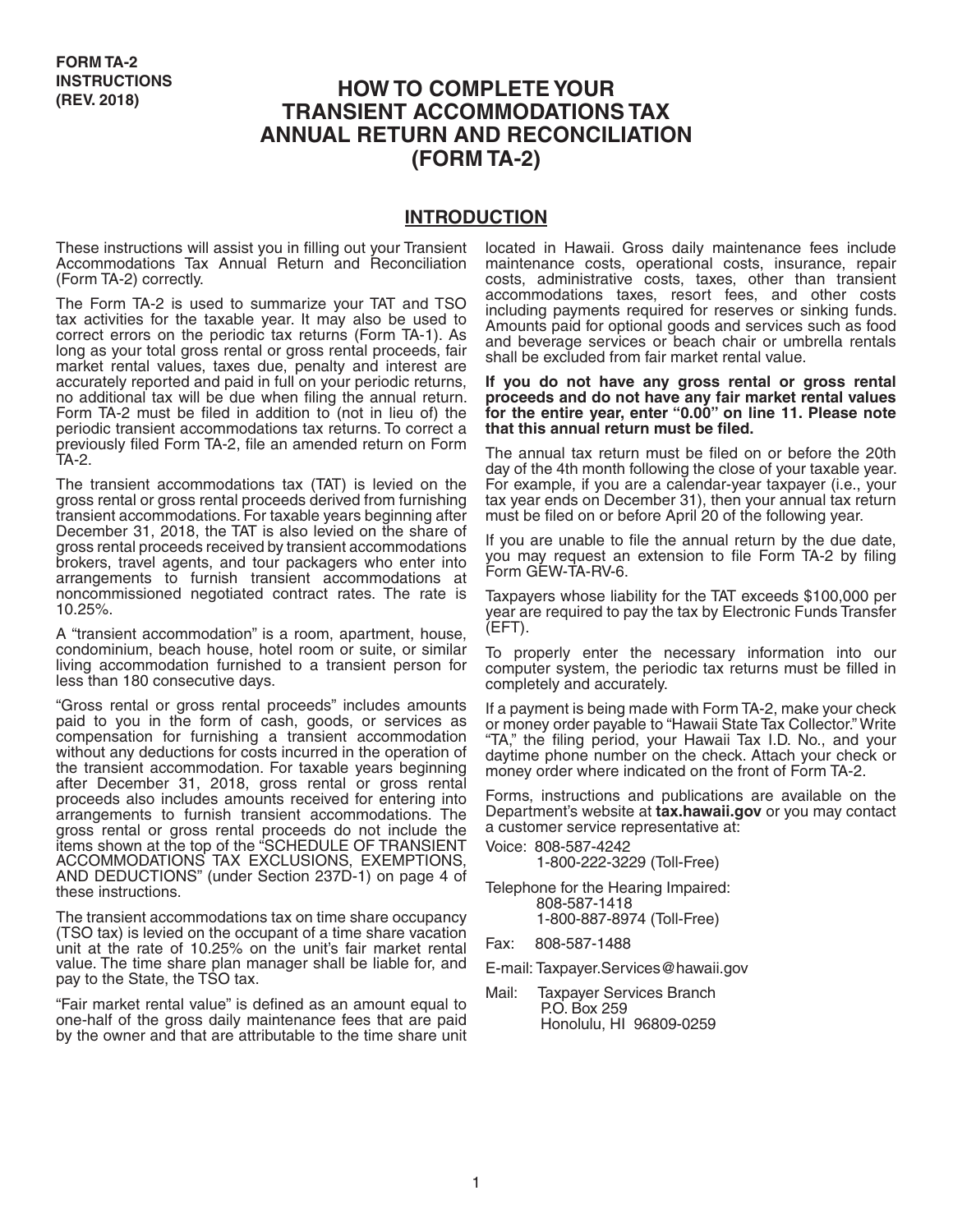### **FILLING IN YOUR FORM TA-2 (ANNUAL RETURN AND RECONCILIATION)**

#### **NOTE: A sample Form TA-2 is given on pages 5 and 6 of these instructions. The bold circled numbers on the sample Form correspond to the steps in the instructions.**

## **ABOUT THIS FORM**

Form TA-2 is designed for electronic scanning that permits faster processing with fewer errors. To avoid delays:

- 1. Print amounts only on those lines that are applicable.
- 2. Use only a black or dark blue ink pen. Do not use red ink, pencils, felt tip pens, or erasable pens.
- 3. Because this form is read by a machine, please print your numbers inside the boxes like this:

**1234567890x**

4. Do NOT print outside the boxes.

- 5. Do NOT use dollar signs, slashes, dashes or parentheses in the boxes.
- 6. We recommend that you print a new form from our website (**tax.hawaii.gov**) each time you need it. The form's QR code is necessary to process the return. Excessive photocopying of a photocopy will degrade the QR code, and the QR code will become unreadable.
- 7. Please use a color printer and print in color.

vided on the top of page 1 and of page 2.

### **THE TOP OF THE TAX RETURN**

**STEP 1** — Enter the numeric (two digit) month, day, and year that your tax year ends in the area provided on the top of page 1 and of page 2. For example, if your tax year ends December 31, 2019, you would enter 12/31/19.

**STEP 2** — Write your name (taxpayer's name) in the area provided on the top of page 1 and of page 2.

**STEP 4** — Enter the last 4 digits of your FEIN or SSN in the area provided on the top of page 1 and of page 2.

**STEP 3** — Enter your Hawaii Tax I.D. No. in the area pro-

**AMENDED RETURNS** — If you are filing an amended return, put an "X" in the box at the top of the return on page 1 indicating that the return is an amended return.

# **COMPUTING THE TAXES**

**STEP 5** — Complete lines 1 through 4 of Column a, just as you did on your periodic tax returns. The difference between the periodic and annual tax returns is that the amounts reported on the annual tax return are the total gross rental proceeds in the applicable districts for the entire year. The annual return is a reconciliation of the total gross rental or gross rental proceeds and the total fair market rental values reported on the periodic tax returns. If an error was made on one or more of the periodic tax returns in reporting the total gross rental or gross rental proceeds, or the total fair market rental values in the applicable districts, the annual tax return is used to correct the amounts reported on your periodic returns for the taxable year and to show the amount of any additional taxes payable or refund due.

**STEP 6** — Turn to the reverse side of Form TA-2, "PART VI — SCHEDULE OF EXEMPTIONS/DEDUCTIONS." Fill in the amounts and description of the exemptions or deductions being claimed for the taxable year. Each exemption or deduction must be separately listed. For each exemption or deduction you claim: (i) In the "DISTRICT" column, enter the number that represents the Tax District where the income was earned (1 for Oahu, 2 for Maui, 3 for Hawaii and 4 for Kauai); (ii) in the "ED CODE" column enter the code for the type of exemption or deduction being claimed. The allowable exemptions and deductions, along with the code number for each, are listed in the "SCHEDULE OF TRANSIENT ACCOMMODATIONS TAX EXCLUSIONS, EXEMPTIONS, AND DEDUCTIONS" on page 4 of these instructions.

(**NOTE**: Deductions allowed on your income tax returns, such as operating expenses or management fees, are not deductible on the TAT return.

**STEP 7** — Add the amounts of exemptions/deductions that are separately listed and enter the result on the "**Grand Total of Exemptions and Deductions**" line in Part VI. If you do not have any exemptions or deductions, enter "0.00."

**STEP 8** — Enter the total amount of exemptions and deductions in each district in Column b of Part I.

**STEP 9** — Subtract the amounts in Column b, if any, from the amounts in Column a and enter the results in Column c. Column c is your "TAXABLE PROCEEDS."

**STEP 10** — Part II is to be completed **only** by time share plan managers to report total fair market rental values and TSO tax due for the taxable year.

Complete Part II just as you did on your periodic returns. The difference between the periodic and annual tax returns is that the numbers reported on the annual tax return represent the total fair market rental values in the applicable districts for the entire year.

**STEP 11** — Add lines 1 through 4 of Column c and lines 5 through 8. Enter the total on line 9, the "TOTAL AMOUNT TAXABLE."

**STEP 12** — Multiply the amount on line 9 by the amount on line 10 (0.1025) and enter the result on line 11. This is the "TOTAL TAXES DUE." (**NOTE: Line 11 must be filled in**. If you have no taxes due, enter "0.00" on line 11.)

## **FINISHING THE TAX RETURN**

**STEP 13** — Add all the penalties and interest that have been assessed on taxes owed on the periodic returns for the taxable year, enter the results in the parts for "PENALTY" and "INTEREST" of line 12 and enter the total of the two amounts on line 12.

**STEP 14 —** Add the amounts on lines 11 and 12 and enter the result on line 13, "TOTAL AMOUNT."

**STEP 15 – Add the total amount of transient accommoda**tions taxes, penalties, and interest paid with your periodic tax returns, delinquency notices, and assessment notices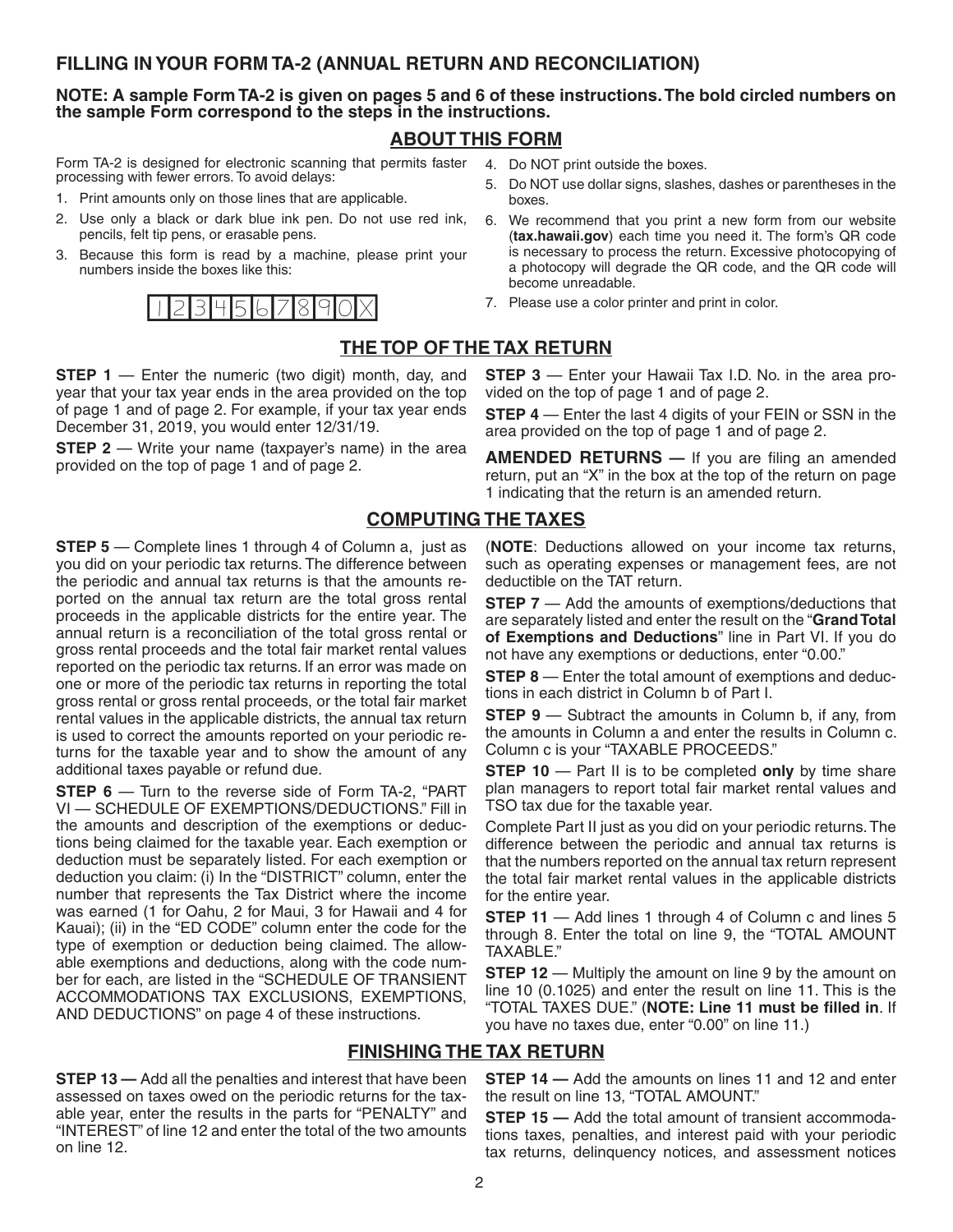for the taxable year. Enter this amount, less any refunds received for the tax year, on line 14 "TOTAL PAYMENTS MADE LESS ANY REFUNDS RECEIVED FOR THE TAX YEAR."

**STEP 16 –** Leave line 15 blank (to be used for Amended Returns **only**.)

**STEP 17** - Enter the amount from line 14 on line 16 "NET PAYMENTS MADE."

**STEP 18 —** Compare the amounts on lines 13 and 16. If they are the same, go to step 23. If the amount on line 13 is **less than** the amount on line 16, subtract line 13 from line 16 and enter the result on line 17 "CREDIT TO BE REFUNDED" and go to step 23.

**STEP 19 —** If the amount on line 13 is **more than** the amount on line 16, subtract line 16 from line 13 and enter the result on line 18 "ADDITIONAL TAXES DUE."

**STEP 20 - Late Filing of Return. The penalty for failure to** file a return on time is assessed on the tax due at a rate of 5% a month, or part of a month, from the due date to the filing date, up to a maximum of 25%.

Interest—Interest at the rate of 2/3 of 1% a month, or part of a month, shall be assessed on the unpaid taxes and penalties beginning with the first calendar day after the date prescribed for payment, whether or not that first calendar day falls on a Saturday, Sunday, or legal holiday.

After computing the penalty and interest amounts, enter the results in the "PENALTY" and "INTEREST" parts of line 19. If you are unable to compute the penalty and interest, leave the parts of line 19 blank. The Department will compute them for you and send you a bill.

**STEP 21** — Add the amounts on lines 18 and 19 and enter the result on line 20, "TOTAL AMOUNT DUE AND PAYABLE."

**STEP 22 —** (**NOTE**: If you are **not** submitting a check with your return, enter "0.00" on line 21.)

Write the "AMOUNT OF YOUR PAYMENT," including any penalty and interest, on line 21. Attach your check or money order for this amount payable to "Hawaii State Tax Collector" in U.S. dollars drawn on any U.S. bank where indicated on the front of the return. Write "TA," the filing period, your Hawaii Tax I.D. No., and your daytime phone number on your check or money order. Send your check or money order and the return to:

> Hawaii Department of Taxation P.O. Box 2430 Honolulu, HI 96804-2430

**Do not send cash**. Form TA-1, including an amended return, can also be filed and payment made electronically at **tax.hawaii.gov/eservices/**.

**STEP 23 —** "PART VII — RECONCILIATION OF GROSS RENTAL OR GROSS RENTAL PROCEEDS." Add lines 1 through 4 of Column a in Part I and enter the total on line 1 of Part VII. Exclude general excise taxes visibly passed on, transient accommodations taxes visibly passed on, and any proceeds attributable to transient accommodations furnished at no charge. On line 2 of Part VII, enter the total general excise taxes on transient accommodations that were visibly passed on for the year. Add the amounts on lines 2 and 3 of Part VII and report the result on line 3 of Part VII. This is your gross proceeds from furnishing transient accommodations that are reportable on line 13, Column c of your General Excise/Use Tax Annual Return and Reconciliation (Form G-49).

**STEP 24 —** Sign your tax return. The sole proprietor, a partner or member, corporate officer, or an authorized agent must sign the tax return, state his/her title, write the date the return is signed, and write a daytime contact phone number.

### **FILING AN AMENDED RETURN**

If you file your Form TA-2 and later become aware of any changes you must make to reported gross rental or gross rental proceeds or exemptions/deductions, you may file an amended return on Form TA-2 to change the Form TA-2 you already filed. Put an "X" in the box at the top of the return on page 1 to indicate that the return is an amended return.

**1.** Enter the correct amounts of gross rental or gross rental proceeds, exemptions/deductions, taxable proceeds, and taxes due that should have been reported on the original Form TA-2, following steps 1 through 12 above used to complete your original return. (**NOTE**: **When filing an amended return, each entry that was correctly reported on the original Form TA-2 also must be entered on the appropriate line. Otherwise, a figure of -0- will be used in place of each unreported number.)**

**2.** Enter on line 12 the amounts of penalty and/or interest assessed as of the date the amended return is filed.

**3.** Add the amounts on lines 11 and 12 and enter the result on line 13 "TOTAL AMOUNT."

**4.** Enter on line 14 the total amount of taxes, additional assessments, and penalty and/or interest paid, less any refunds received for the year. Include payments made with the original periodic and annual returns, as well as any supplemental payments made after they were filed. (**REMINDER**: Payments are applied first to recover costs incurred by the Department, then to any interest due, then to penalties, and finally, to taxes.)

**5.** Enter on line 15 the amount of credit claimed on your original Form TA-2.

**6.** Subtract line 15 from line 14 and enter the result on line 16 "NET PAYMENTS MADE."

**7.** If line 13 is **less than** line 16, subtract line 13 from line 16 and enter the result on line 17, "CREDIT TO BE REFUND-ED."

**8.** If line 13 is **more than** line 16, subtract line 16 from line 13, enter the result on line 18 "ADDITIONAL TAXES DUE."

**9.** If the amended Form TA-2 is being filed after the due date of the original Form TA-2, and there is an amount entered on line 18, enter on line 19 the amount of any penalty and/or interest now due. On a timely filed original Form TA-2, a penalty of 20% of the tax due will be assessed if any tax remains unpaid after 60 days from the prescribed due date of the original Form TA-2. This penalty is applicable to amended Forms TA-2 for timely filed original Forms TA-2. Interest at the rate of 2/3 of 1% per month or part of a month shall be assessed on unpaid taxes and penalties assessed beginning with the first calendar day after the date prescribed for payment, whether or not that first calendar day falls on Saturday, Sunday, or legal holiday.

**10.** Add lines 18 and 19 and report the total on line 23 "TO-TAL AMOUNT DUE AND PAYABLE."

**11.** Follow the instructions in steps 22, 23 and 24 above to finish your return and submit it to the Department.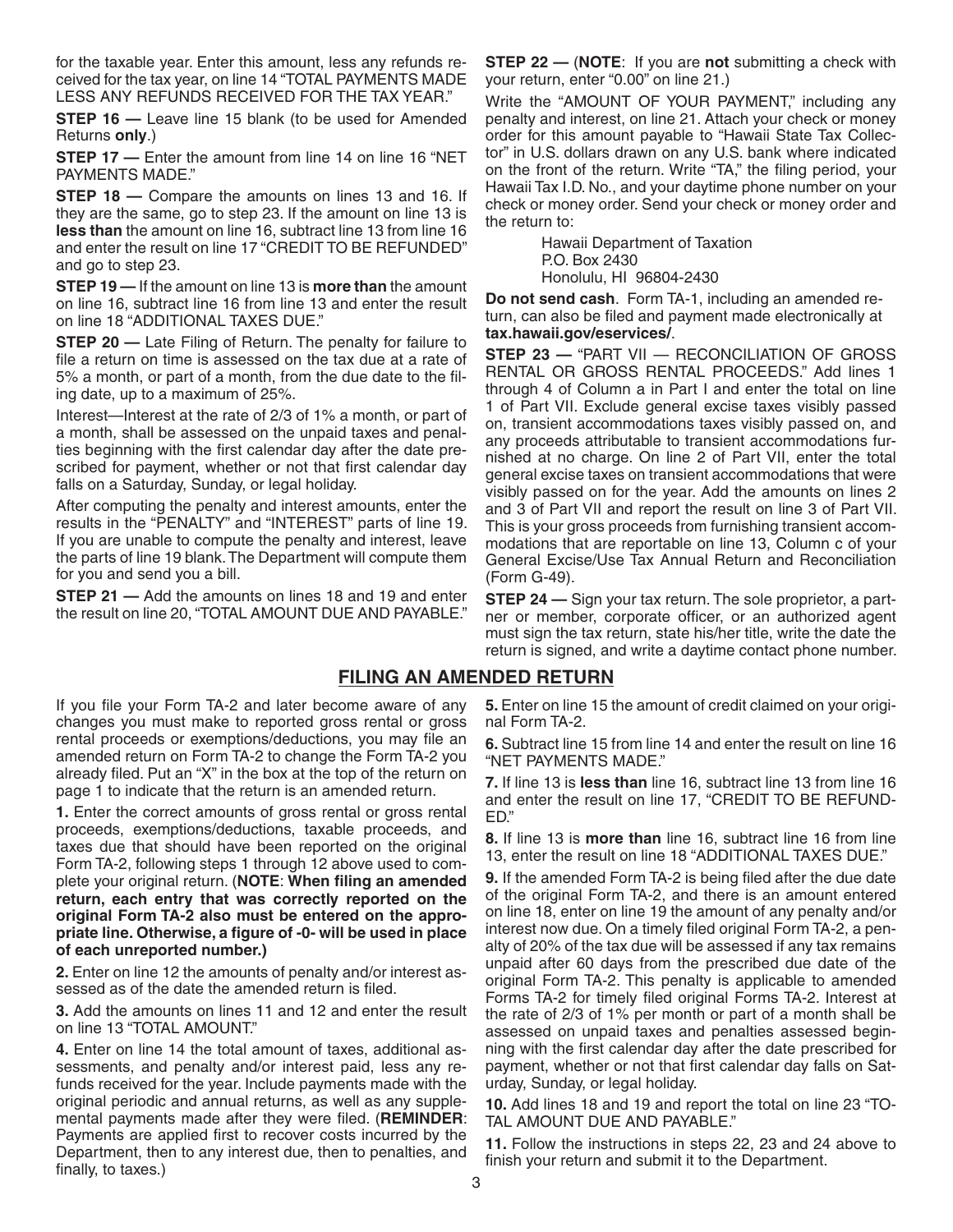#### SCHEDULE OF TRANSIENT ACCOMMODATIONS TAX EXCLUSIONS, EXEMPTIONS, AND DEDUCTIONS (NOTE: ALL SECTION REFERENCES ARE TO THE HAWAII REVISED STATUTES)

Section 237D-1: Gross rental or gross rental proceeds do not include:

- (1) The amount of transient accommodations taxes passed-on, collected, and received from the consumer.
- (2) The amount of general excise taxes passed-on, collected, and received from the consumer.
- (3) Charges for guest amenities, including meals, beverages, telephone calls, laundry, and service charges. (Section 18-237D-1-03(c), Hawaii Administrative Rules)
- (4) Accounts charged off as worthless for income tax purposes by an accrual basis taxpayer. (Section 18-237D-1-03(e), Hawaii Administrative Rules)

Division of gross rental or gross rental proceeds:

Where transient accommodations are furnished by an operator through an arrangement with a transient accommodations broker, travel agency, or tour packager at noncommissionable negotiated contract rates and the gross rental or gross rental proceeds are divided between the operator and the transient accommodations broker, travel agency, or tour packager, the TAT shall apply to each operator and transient accommodations broker, travel agency, or tour packager with respect to that person's respective portion of the proceeds.

|  | Section 237D-3: The following are exempt from the Transient Accommodations Tax:                                                                                                                                                                                                                                                                                                                                                                       | <b>ED Code</b> |
|--|-------------------------------------------------------------------------------------------------------------------------------------------------------------------------------------------------------------------------------------------------------------------------------------------------------------------------------------------------------------------------------------------------------------------------------------------------------|----------------|
|  | (1) Health care facilities including all such facilities enumerated in Section 321-11(10)130                                                                                                                                                                                                                                                                                                                                                          |                |
|  | (2) School dormitories of a public or private educational institution providing education<br>in grades kindergarten through twelve, or of any institution of higher education150                                                                                                                                                                                                                                                                      |                |
|  | (3) Lodging provided by nonprofit corporations or associations for religious, charitable,<br>or educational purposes; provided that this exemption shall apply only to the activi-<br>ties of the religious, charitable, or educational corporation or association as such<br>and not to any rental or gross rental the primary purpose of which is to produce<br>income even if the income is used for or in furtherance of the exempt activities of | 140            |
|  | (4) Living accommodations for persons in the military on permanent duty assign-<br>ment to Hawaii, including the furnishing of transient accommodations to those<br>military personnel who receive temporary lodging allowances while seeking<br>accommodations in Hawaii or while awaiting reassignment to new duty stations                                                                                                                         | 180            |
|  | (5) Low-income renters receiving rental subsistence from the state or federal govern-<br>ments and whose rental periods are for durations shorter than sixty days                                                                                                                                                                                                                                                                                     | 120            |
|  | (6) Operators of transient accommodations who furnish accommodations to full-time<br>students enrolled in an institution offering post-secondary education. The direc-<br>tor of taxation shall determine what shall be deemed acceptable proof of full-time                                                                                                                                                                                          | 160            |
|  | This exemption shall also apply to operators who furnish transient accommoda-                                                                                                                                                                                                                                                                                                                                                                         | .170           |
|  | (7) Accommodations furnished without charge such as, but not limited to, complimen-                                                                                                                                                                                                                                                                                                                                                                   | 100            |
|  | Accommodations furnished to contract personnel such as physicians, golf or tennis<br>professionals, swimming and dancing instructors, and other personnel to whom no<br>salary is paid or to employees who receive room and board as part of their salary                                                                                                                                                                                             | 190            |
|  | (8) Accommodations furnished to foreign diplomats and consular officials who are<br>holding cards issued or authorized by the United States Department of State                                                                                                                                                                                                                                                                                       | 110            |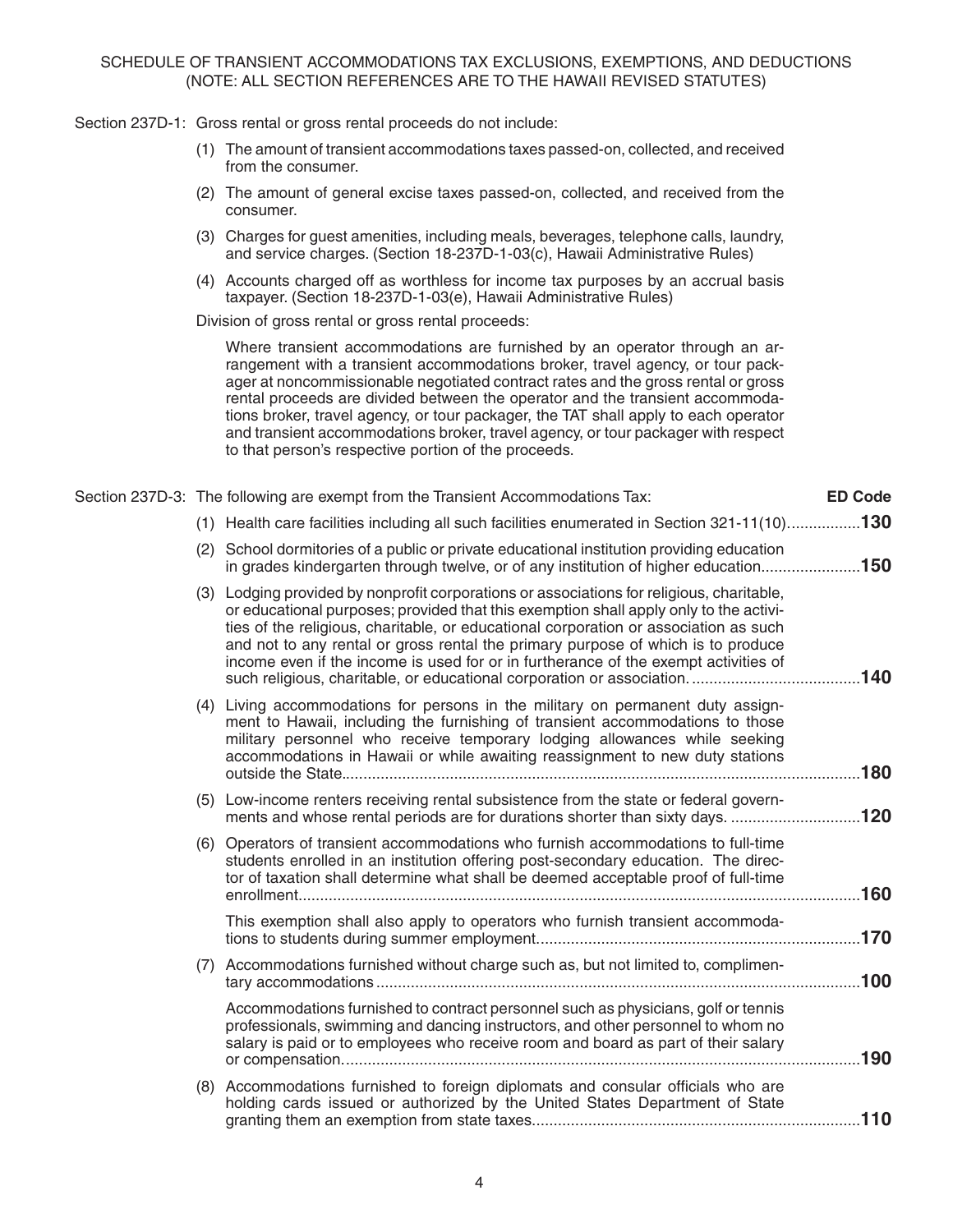|                                                                                                                          |                                                                                                                                  | (Rev. 2018)<br>回線回                     | <b>FORM TA-2</b>                                                                                  | STATE OF HAWAII - DEPARTMENT OF TAXATION<br><b>TRANSIENT ACCOMMODATIONS TAX</b><br><b>ANNUAL RETURN &amp; RECONCILIATION</b>                                                                                                                                                                                                                                                                                                                                                                                                                                                                                                                                                                       |                                                                                                                                          |                                                                     |             | <b>DO NOT WRITE IN THIS AREA</b> |                                                                                                                               |                     |  |  |
|--------------------------------------------------------------------------------------------------------------------------|----------------------------------------------------------------------------------------------------------------------------------|----------------------------------------|---------------------------------------------------------------------------------------------------|----------------------------------------------------------------------------------------------------------------------------------------------------------------------------------------------------------------------------------------------------------------------------------------------------------------------------------------------------------------------------------------------------------------------------------------------------------------------------------------------------------------------------------------------------------------------------------------------------------------------------------------------------------------------------------------------------|------------------------------------------------------------------------------------------------------------------------------------------|---------------------------------------------------------------------|-------------|----------------------------------|-------------------------------------------------------------------------------------------------------------------------------|---------------------|--|--|
|                                                                                                                          |                                                                                                                                  | NAME:                                  | <b>TAX YEAR ENDIN</b>                                                                             |                                                                                                                                                                                                                                                                                                                                                                                                                                                                                                                                                                                                                                                                                                    | For Tax Years Ending After December 31, 2017<br>Place an "X" in this box ONLY if this is an AMENDED return<br><b>HAWAII TAX I.D. NO.</b> |                                                                     |             |                                  | 3<br>Last 4 digits of your FEIN or SSN                                                                                        |                     |  |  |
| ATTACH CHECK OR MONEY ORDER HERE                                                                                         | <b>PARTI — TRANSIENT<br/>ACCOMMODATIONS TAX</b><br><b>PART II — TIMESHARE<br/>OCCUPANCY TAX</b><br>PART III - TAX<br>COMPUTATION | 5.<br>6.<br>8.<br>9.<br>10.<br>11.     | <b>DISTRICT</b><br>1. OAHU<br>2. MAUI, MOLOKAI, LANAI<br>3. HAWAII<br>4. KAUAI<br><b>Tax Rate</b> | Column a<br>GROSS RENTAL OR<br><b>GROSS RENTAL PROCEEDS</b><br><b>TOTAL AMOUNT TAXABLE.</b> Add Column c of lines 1 through 4 and lines 5 through 8.<br>TOTAL TAXES DUE. Multiply line 9 by line 10 and enter the result here. If you did                                                                                                                                                                                                                                                                                                                                                                                                                                                          |                                                                                                                                          | Column b<br>EXEMPTIONS/DEDUCTIONS<br>(Explain on Reverse Side)<br>8 |             | 10.                              | Column <sub>c</sub><br><b>TAXABLE PROCEEDS</b><br>(Column a minus Column b)<br>q<br>TOTAL FAIR MARKET RENTAL VALUE<br>x0.1025 | $\overline{2}$<br>4 |  |  |
|                                                                                                                          | ADJUSTMENTS & RECONCILIATION<br>PART IV                                                                                          | 13.<br>14.<br>15.<br>16.<br>17.<br>18. | <b>12.</b> Amounts assessed during the year<br>SIGNATURE                                          | TOTAL PAYMENTS MADE LESS ANY REFUNDS RECEIVED FOR THE TAX YEAR 14.<br>CREDIT CLAIMED ON ORIGINAL ANNUAL RETURN (For Amended Return ONLY)  15.<br>DECLARATION - I declare, under the penalties set forth in section 231-36, HRS, that this return (including any accompanying schedules or statements) has been<br>examined by me and, to the best of my knowledge and belief, is a true, correct, and complete return, made in good faith for the tax period stated, pursuant to the<br>Transient Accommodations Tax Laws, and the rules issued thereunder.<br>IN THE CASE OF A CORPORATION OR PARTNERSHIP, THIS RETURN MUST BE SIGNED BY AN OFFICER, PARTNER OR MEMBER, OR DULY AUTHORIZED AGENT. | <b>PENALTY</b><br><b>INTEREST</b><br>TITLE                                                                                               |                                                                     | <b>DATE</b> | 12.<br>9                         | 18<br><b>DAYTIME PHONE NUMBER</b>                                                                                             |                     |  |  |
| Continued on page 2 - Parts V, VI & VII MUST be completed<br>Form TA-2<br>(Rev. 2018) $\angle$ U<br>TA2_C 2018A 01 VID01 |                                                                                                                                  |                                        |                                                                                                   |                                                                                                                                                                                                                                                                                                                                                                                                                                                                                                                                                                                                                                                                                                    |                                                                                                                                          |                                                                     |             |                                  |                                                                                                                               |                     |  |  |